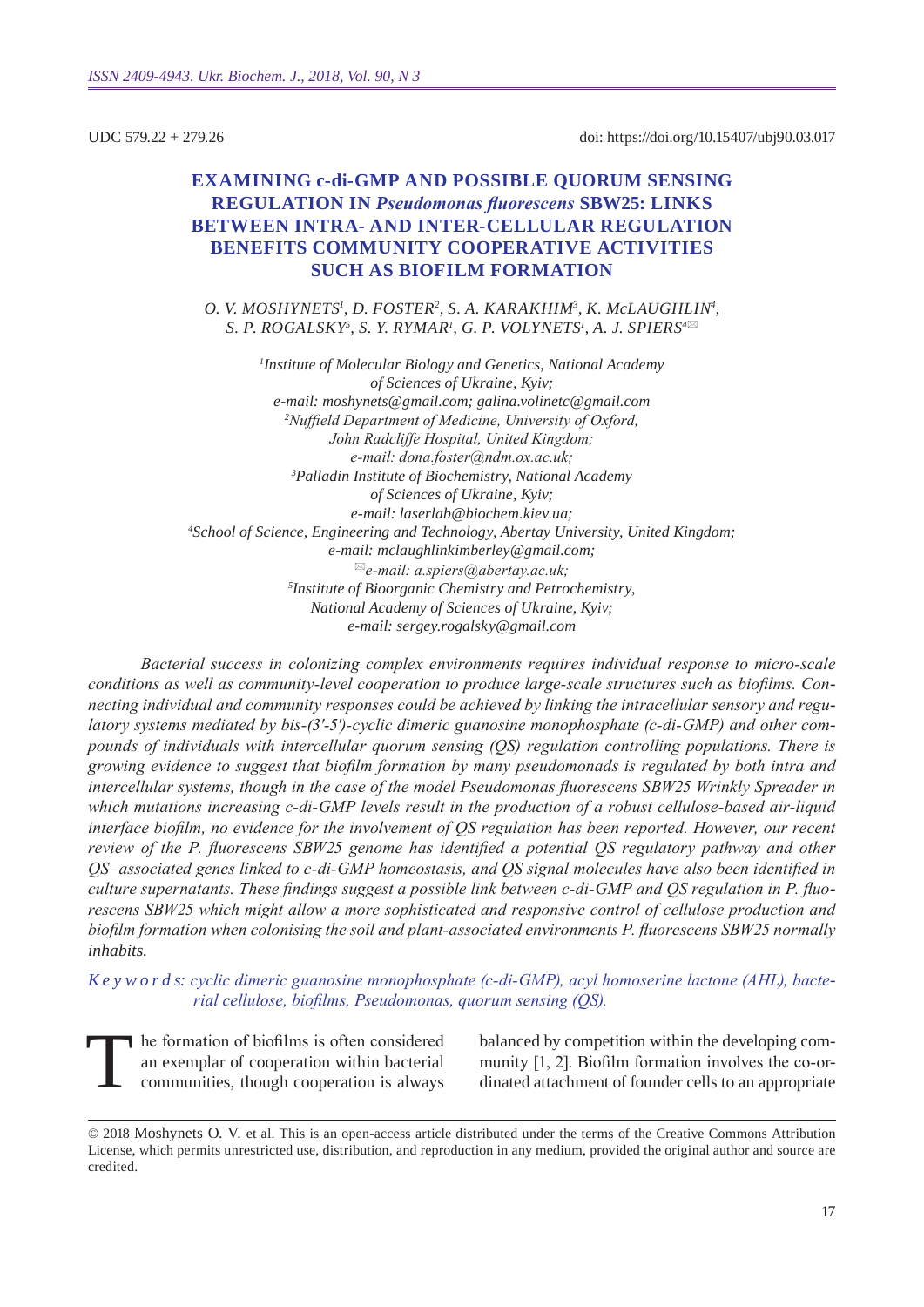surface and the production of valuable extracellular polysaccharides (or extracellular polymeric substances, EPS) which forms the matrix of the biofilm structure. In the context of bacterial social evolution theory, EPS is considered a 'public goods' produced at a cost to the individual producer but providing an over-all benefit to the community as a whole. In many cases, biofilm formation has been shown to be controlled by quorum sensing (QS) regulation, a form of bacterial communication mediated by small diffusible signalling molecules [3-6], in which all members of the community invest and benefit equally and the community simultaneously protected against cheaters. However, there are cases in which physiological signals or genetic mutation activates biofilm formation, and the clonal expansion of the induced wild-type or mutant cells results in the developing structure. In this scenario, the benefit of biofilm formation outweighs the costs of production, resulting in a fitness advantage that selects for the induced wild-type or mutant cells over other nonbiofilm–forming competitors including potential cheaters (in some cases the benefits of EPS production may be preferentially directed at the producing cells and be relatively un-exploitable by cheaters [7]). Furthermore, cooperative behaviours resulting from QS, physiological induction or mutation would be expected to play a part in the of a development and success broader continuum of bacterial aggregations which includes colonies, flocs, slimes, etc., as well as the in vitro biofilms commonly studied using flow cells or microtitre plates [8].

In this article, we review the Wrinkly Spreaders (WS), one class of adaptive mutants which arise during the experimental evolution of populations of *Pseudomonas fluorescens* SBW25 in static liquid microcosms [9]. Wrinkly Spreaders produce a cellulose matrix-based biofilm at the air-liquid (A-L) interface, providing better access to oxygen, faster growth rates and improved fitness compared to the ancestor and other non-biofilm–forming competitors [10, 11]. The underlying molecular biology of the Wrinkly Spreaders is well understood, with mutations causing an increase in c-di-GMP (bis- (3′-5′)-cyclic dimeric guanosine monophosphate) levels resulting in enhanced cellulose production and stronger biofilm formation. Most notably for a pseudomonad, however, was that QS regulation was not found to be directly involved in this process though QS has yet to be systematically examined in *P. fluorescens* SBW25.

Recently a linkage has been reported between c-di-GMP and QS regulation in other pseudomonads [12-14] and other bacteria (e.g. Burkholderia and Vibrio [15, 16]), and this has driven us to re-examine the *P. fluorescens* SBW25 genome for potential QSrelated genes and culture supernatants for QS signals. Here we suggest how *P. fluorescens* SBW25 might use QS regulation to further refine cellulose production and biofilm formation in natural environments (as opposed to *in vitro* microcosms), and consider more generally the benefits of linking the sensory and regulatory systems of individuals with the QS-based cooperative activity of populations and communities.

#### *Pseudomonas fluorescens* **SBW25 and the rise of the Wrinkly Spreaders**

*P. fluorescens* SBW25 is a soil and plant-associated pseudomonad originally isolated from a sugar beet (*Beta vulgaris*) leaf [17], and is able to colonise the leaf and root surfaces of a range of different cultivated plants and weeds. The 6.7 Mbp genome was initially mapped by Southern analysis before the complete genome sequence was obtained [17-19]. *P. fluorescens* SBW25 has been used to investigate plant and soil-microbe interactions, regulation and metabolism, biofilm formation and experimental evolution studies [10, 11, 20-22]. In the latter, bacterial populations are grown in artificial environments known as microcosms and subject to varied selective pressures [20, 23-25]. One aim of this is to provide mechanistic explanations linking adaptive mutation and the underlying molecular biology of an organism with the fitness improvements of 'evolved' mutants compared to the ancestral strain.

Wild-type *P. fluorescens* SBW25 produces smooth round colonies on agar plates, and will grow throughout the liquid column of static microcosms over a period of several days. However, during this time the expanding population will radiate and accumulate a variety of mutants including WS [10, 11]. These are a class of mutants characterised by a flattened, wrinkled colony morphology and the ability to produce a robust and well-attached biofilm at the A-L interface of static microcosms (these characteristics are collectively known as the WS phenotype) (Fig. 1). Although most biofilm research has focussed on liquid-solid surface (L-S) interface biofilms formed by bacteria in laminar flow cells or in micro-titre plates [26-28], the ability to form biofilms at the A-L interface is common amongst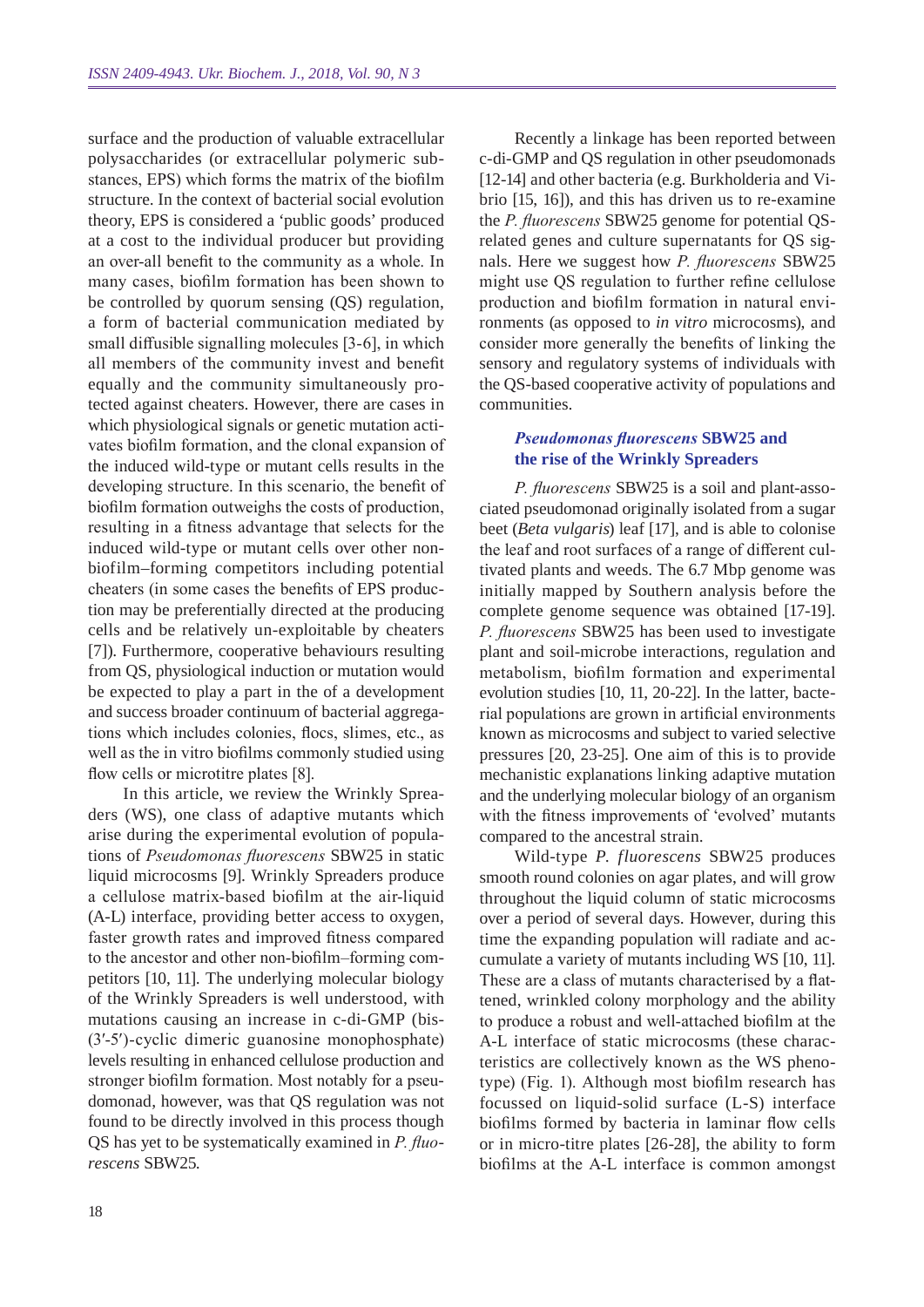

*Fig. 1. The Wrinkly Spreader produces a biofilm in static microcosms and wrinkled colonies on agar plates. Developing populations of P. fluorescens SBW25 in static microcosms will radiate and produce a number of mutants including the Wrinkly Spreaders (WS). (A) Wild-type P. fluorescens SBW25 grows in the liquid column of static microcosms (left) whereas Wrinkly Spreaders produce a robust biofilm at the air-liquid (AL) interface. The microcosms are 30 ml Universal glass vials with 6 ml liquid growth medium and are typically incubated for 3 days to allow biofilm-formation. (B) The Wrinkly Spreader forms wrinkled colonies readily distinguished from wild-type round and smooth colonies on agar plates. (C) Both the WS biofilm and colony contain extensive networks of extracellular cellulose fibres. Shown here is a confocal laser scanning microscopy (CLSM) image of a WS biofilm sample stained with Calcofluor show visualise cellulose (blue) surrounding green fluorescent protein (GFP)-expressing WS cells (green). These images were taken using a Carl Zeiss LSM-510 CLSM and the scale bar indicates 5 µm*

environmental pseudomonads [29-32]. Many abiotic and biotic factors influencing L-S and A-L interface biofilm–formation are the same and probably impact on other types of bacterial aggregation too [8].

Wrinkly Spreaders are adaptive mutants in static microcosms containing King's B (KB) liquid growth medium [33], and show improved competitive fitness (W) compared to the wild-type *P. fluorescens* SBW25 ancestor and other non-biofilm– forming competitors (W =  $1.5 - 2.5$  [9, 34, 35]) (W is the ratio of Malthusian parameters for continuously growing populations and by definition, adaptive mutants will have a competitive fitness (W) advantage over the ancestor, i.e.  $W > 1$ ; when  $W = 1$ , the two strains are neutral with respect to one another, and when  $W < 1$  the mutant is at a disadvantage). However, in shaken microcosms where biofilms cannot form, or on agar plates where the WS phenotype is unstable, the fitness of Wrinkly Spreaders is much reduced and at times even lower than the ancestor  $(W = 0.1 - 1.0 [34-36]).$ 

The evolutionary and ecological success of the Wrinkly Spreader is explained by the ability to rapidly colonise the A-L interface of static microcosms by biofilm–formation, allowing it to intercept oxygen  $(O_2)$  diffusing into the liquid from the air above [37, 38]. *P. fluorescens* SBW25 is an aerobe that

grows more slowly under micro-aerobic conditions. The initial colonists of static microcosms rapidly establish a strong  $O_2$  gradient through the up-take of  $O_2$ , effectively dividing their environment into an  $O_2$ -rich zone at the A-L interface and an  $O_2$ -depleted zone below (in this respect, wild-type P. fluorescens SBW25 is responsible for niche construction [11, 39]). Since growth is  $O_2$ -limited in these microcosms, bacteria located at the A-L interface will grow faster than those below. As Wrinkly Spreaders can colonise the A-L interface without the constant need for swimming by biofilm–formation, better access to  $O_2$  and higher growth rates provide the fitness advantage, allowing them to outcompete the ancestor and other non-biofilm–forming competitors [37]. Growth at the A-L interface clearly impacts on metabolism, as bacteria recovered from within and underneath biofilms can be differentiated by Raman spectroscopy [40]. In ecological terms, the A-L interface can also be thought of as unoccupied niche and colonisation of this space by biofilm–forming Wrinkly Spreaders would avoid the constant competition between the wild-type *P. fluorescens* SBW25 ancestor and other non-biofilm–forming competitors in the  $O_2$ -depleted niche below.

Wrinkly Spreader lineages (i.e. subpopulations) arise in communities, founded by wild-type *P. fluo-*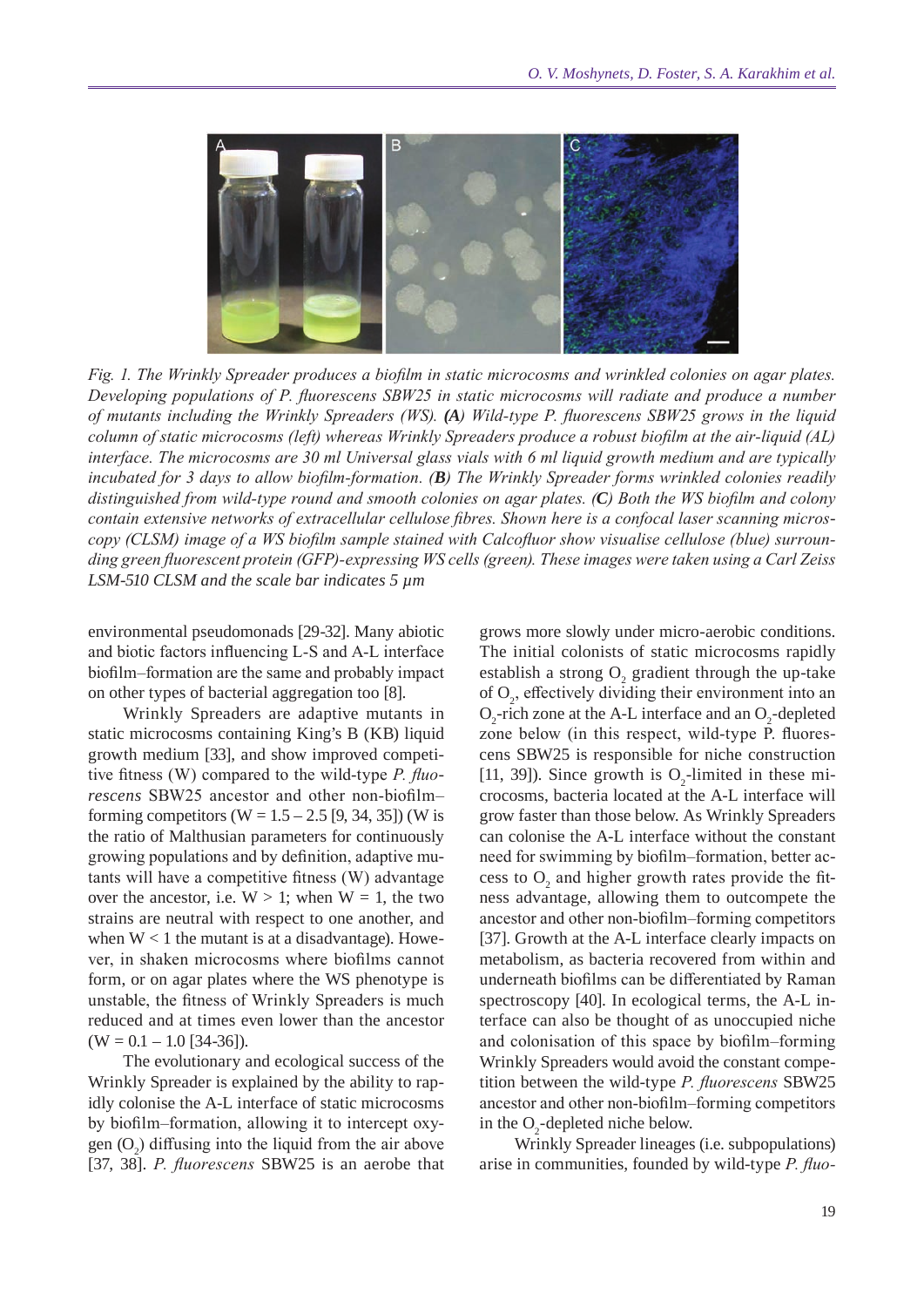*rescens* SBW25 and containing numerous other mutant lineages, in which there is both inter-lineage and intra-lineage completion. This type of complex interaction is described by the Red Queen hypothesis in which all genotypes are locked into constant competition against one another [41]. In this type of community, the Wrinkly Spreader fitness advantage is negative-frequency dependent: at low relative numbers they have a significant advantage and are largely competing against non-biofilm–forming lineages. In this situation the cooperative activity within the WS lineage that forms the biofilm might be better explained by the Black Queen hypothesis where genotypes are mutually dependent [42]. However, as Wrinkly Spreader numbers grow, completion within the WS lineage increases, reducing the fitness advantage for all Wrinkly Spreaders.

In bacterial social evolution theory, biofilms are considered common or public goods in which individual bacteria are expected contribute to the costly EPS matrix through cooperative social behaviour [1, 2, 43, 44]. However, this apparent cooperation might actually result from one or more of three mechanisms, including the response of individual bacteria to environmental stimuli, a community response to QS regulation, and mutation overriding normal regulatory systems (Fig. 2). This cooperation is explained by Hamilton's inclusive fitness (or kin selection theory) which states that cooperation evolves between genetically related individuals [44], and could be facilitated by commonality of sensory systems and QS regulation in which all sufficiently-related individuals respond to the same signals, or to the clonal expansion of a single mutant lineage.

Unlike many other pseudomonads, *P. fluorescens* SBW25 has not been shown to use QS regulation and therefore appears inquorate. Perhaps uniquely, biofilm-formation by Wrinkly Spreaders has been shown to be the result of genetic mutation and clonal expansion, rather than by the cooperative effort of a community.

### **Unravelling the underlying molecular biology of the Wrinkly Spreader**

Mini-transposon mutagenesis of the archetypal Wrinkly Spreader, a particular WS isolate also known as the Large Spreading Wrinkly Spreader (LSWS) and strain PR1200, was used to identify the key genes and regulatory pathways responsible for the WS phenotype [10, 34, 35]. Two key operons, referred to as *wss* (WS structural operon) and *wsp* 

(WS phenotype regulatory operon), were found to be essential for the WS phenotype.

The ten gene *wss* operon (*wssA–J*) encodes a bacterial cellulose synthase, with the core subunits encoded by WssB, WssC, WssD, and WssE [34]. Cellulose was first reported to be produced by *Acetobacter xylinus* (now known as *Gluconacetobacter hansenii*) in a thick, buoyant biofilm, and it is also



*Fig. 2. Three routes leading to the formation of biofilms. Biofilms might be the result of communities of bacteria all responding to the same environmental stimuli (top), quorum sensing (QS) regulation (middle), or mutation (bottom). The initiation of biofilmformation might be the result of the detection of a signal by all individuals indicating that conditions are appropriate for settlement and growth. Alternatively, QS signals produced by a few individuals might then commit the entire community to biofilm– formation, or mutation in one individual could induce the appropriate behaviour. In the first two situations, variation within the community (from minor genotype differences between lineages or subpopulations to species differences, indicated by white, grey and black fillings) will result in a heterogeneous biofilm-founding population. However, in the case of mutation, the biofilm will be produced by the clonal expansion of the mutant lineage with no heterogeneity in the early stages of biofilm-formation*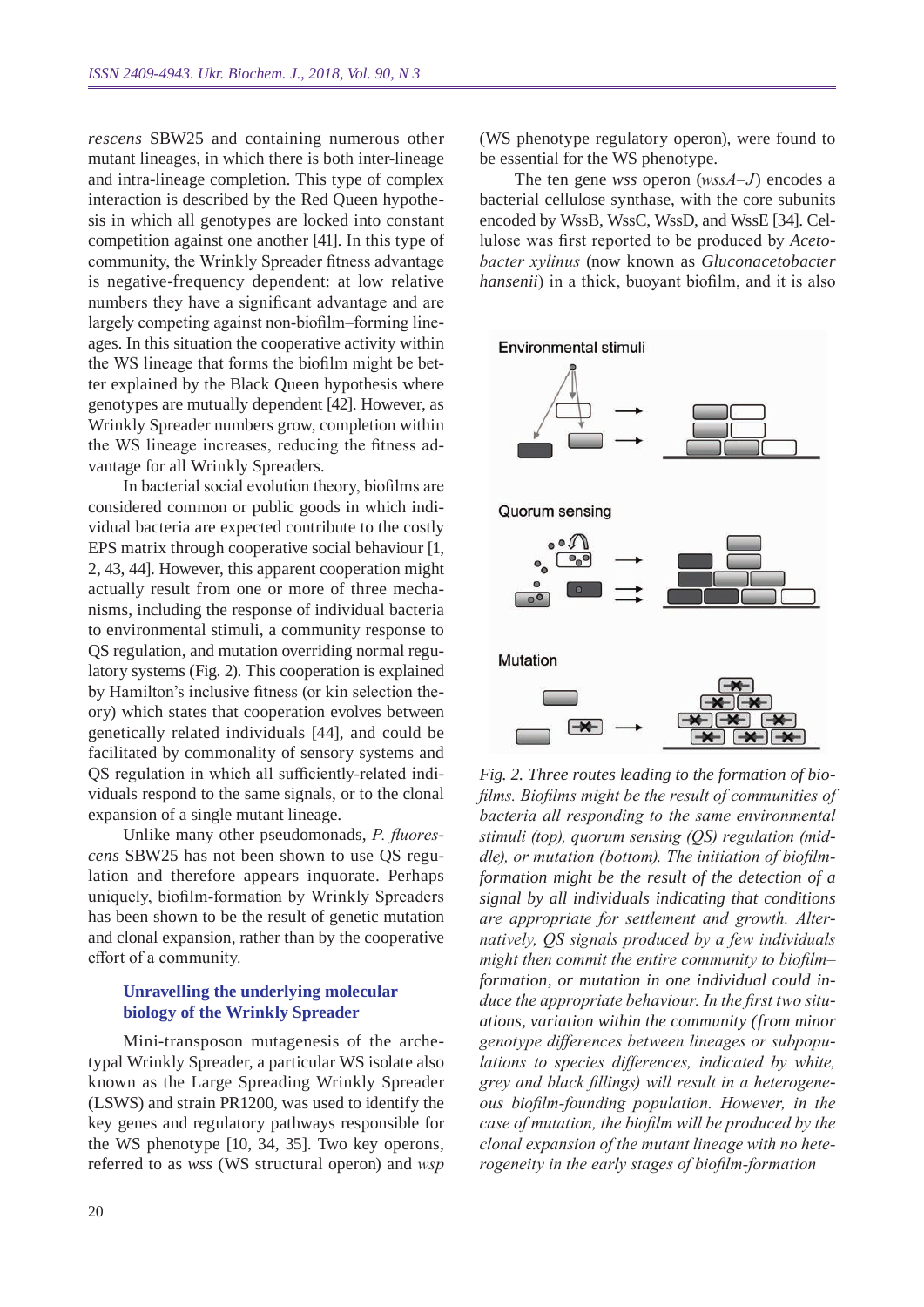produced in substantially lower amounts by enteric bacteria such as *Escherichia coli* K-12 and *Salmonella enteritidis* 3934 [32, 46, 47]. In *Escherichia*, *Gluconacetobacter* and *Salmonella* spp., the genes required for cellulose production are contained within bacterial cellulose synthase (*bcs*) operons similar to the *P. fluorescens* SBW25 *wss* operon [34], though *bcs* operon duplications and other rearrangements are common [48]. Unlike most *bcs* operons however, the *P. fluorescens* SBW25 *wss* operon also encodes proteins involved in the acetylation of cellulose (*WssF–I*) [34, 49, 50] which are also found in several closely-related *Pseudomonas* plant pathogens as well as in the bird pathogen *Bordetella avium* 197N [49, 51, 52]. This unusual modification of the polymer by *P. fluorescens* SBW25 was proven by purifying EPS from WS biofilms and subsequent chemical composition and linkage analysis [49].

Cellulose fibres and clumps could also be visualised in WS biofilm samples by fluorescent or confocal laser scanning microscopy [32, 49, 53] (Fig. 1). Mini-transposon insertions in *wssA–E* abolished cellulose production and the WS phenotype, whereas insertions in *wssF–I* resulted in the production of un-acetylated cellulose and a partial WS phenotype [34, 45 ,49, 54]. In contrast, mutation of *wssJ* had no impact, suggesting that the last gene in the *wss* operon may be redundant [45]. Furthermore, like several other pseudomonad biofilms, the WS biofilm contains extracellular DNA which may also contribute to biofilm strength and resilience (O. Moshynets et al. unpublished observations; to be published elsewhere).

The seven gene *wsp* operon (*wspA–F*, *R*) encodes a chemosensory-like complex in which the receipt of an unknown environmental signal results in the activation of WspR, a GGDEF-domain containing diguanylate cyclase (DGC) response regulator [34, 55, 56]. Activated WspR synthesises c-di-GMP from GTP [57]. C-di-GMP had been earlier identified as a regulator of cellulose synthase activity in *Gluconacetobacter* spp. [58] and is an important intracellular regulator found in many bacterial species. Intracellular concentrations of c-di-GMP is mediated by the opposing actions of two types of enzymes: DGCs containing GGDEF-domains that synthesize c-di-GMP, and phosphodiesterases (PDEs) containing EAL or HD-GYP domains that degrade c-di-GMP. Levels of c-di-GMP influence a wide range of phenotypes including cellular responses that effect pathogenesis, motility, secretion, cytotoxicity, syn-

thesis of secondary metabolites and environmental stress adaptation as well as QS [59-62]. Many of these phenotypes are also regulated by the Gac/Rsm master regulon, and recently links between the c-di-GMP and Gac/Rsm networks have been identified in *P. aeruginosa* PAK [63] (the Gac/Rsm regulon is also present in *P. fluorescens* SBW25 [64]). Modulation of c-di-GMP is also associated with control of motility, biofilm formation through adhesion and EPS production, including cellulose, and other social behaviours.

The nature of the Wsp complex and the link to cellulose production through c-di-GMP suggested a model explaining the WS phenotype [56]. In this, mutations in Wsp subunits that increased WspR activation in the absence of the normal environmental signal were predicted to result in the expression of the WS phenotype (Fig. 3). The model was confirmed by the identification of a *wspF* (S301R) mutation in the archetypal Wrinkly Spreader, close to the active site and predicted to reduce the methylesterase activity of the subunit required to limit WspR activation. Allelic replacement experiments in which the *wspF* mutation was changed to the wild-type sequence and *vice versa* confirmed that this mutation was sufficient to explain the WS phenotype [56]. Further analysis of other independently-isolated Wrinkly Spreaders identified additional mutations in *wspF* and *wspE*, as well as in several other DGCs or DGC-associated loci (*aws* and *mws*), all of which are predicted to result in increased levels of c-di-GMP and the expression of the WS phenotype [56, 65, 66] (exogenous Fe can non-specifically induce cellulose production by *P. fluorescens* SBW25 and the formation of a weak, poorly attached biofilm [67]). A total of 39 GGDEF-domain containing proteins have been identified in *P. fluorescens* SBW25 genome [18], and the activation of some of these by intra- and intergenic mutations in negative regulators of the DGC or the DGCs themselves can also activate the WS phenotype in a Δ*aws* Δ*mws* Δ*wsp* triple-deletion mutant [68] (loss of function mutations often lead to bacterial adaptation to new conditions [69]). This strongly suggests that the c-di-GMP connection between the Wsp chemosensory-like complex and the Wss cellulose synthase is not unique, and any mutation occurring in radiating populations of P*. fluorescens* SBW25 in static microcosms that up-regulates c-di-GMP levels might result in Wrinkly Spreaders (mutations will arise and fix with a frequency corresponding to their ease of occurrence and fitness relative to other Wrinkly Spreader competitors).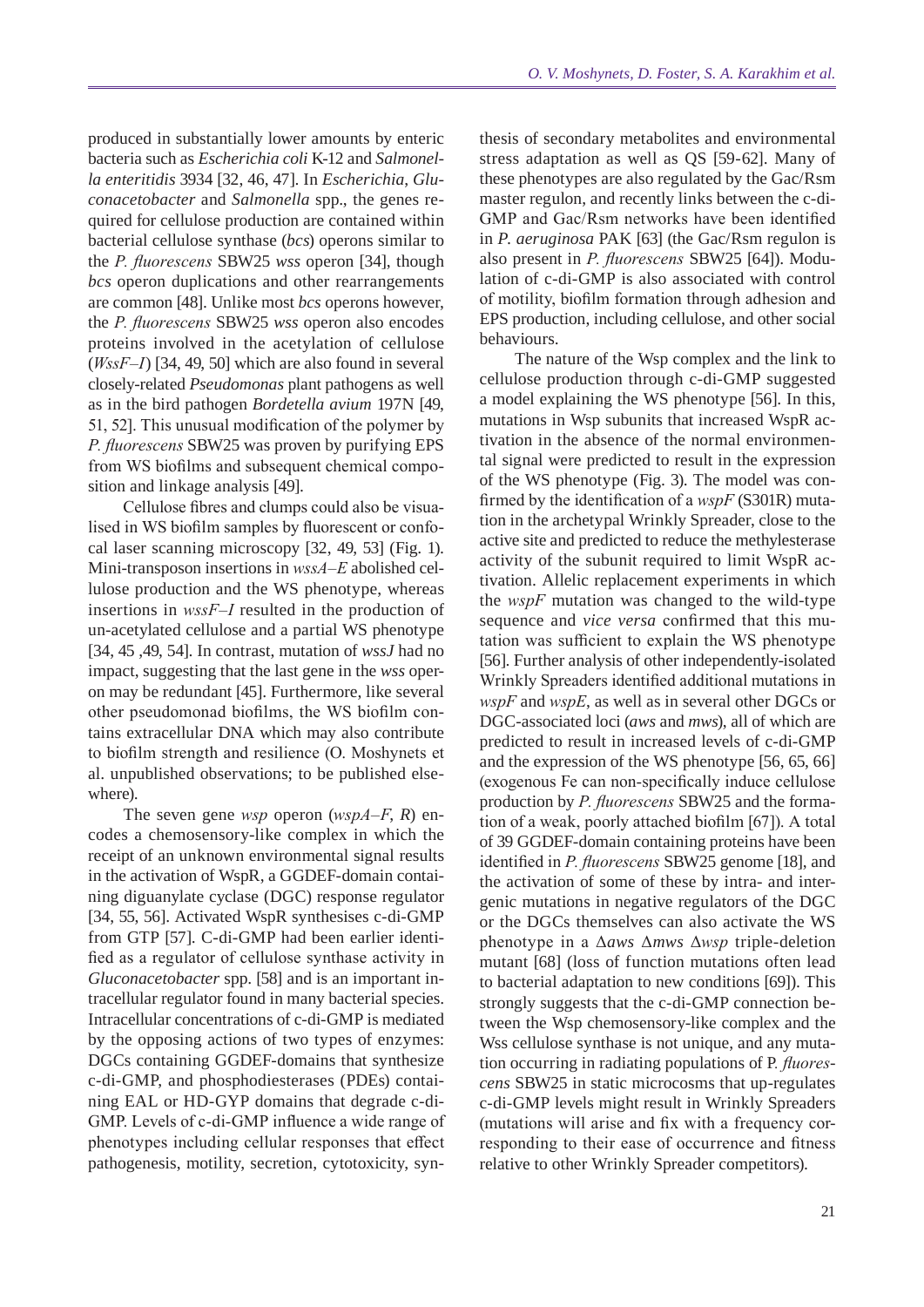

*Fig. 3. The Wsp chemosensory complex is responsible for the synthesis of cyclic-di-GMP and the activation of the Wrinkly Spreader (WS) phenotype. A schematic showing the functioning of the Wsp complex is shown. The methyl-accepting chemotaxis protein (WspA), scaffold proteins (WspB and WspD) and histidine kinase (WspE) form a membrane-associated receptor-signalling complex. In the absence of an appropriate environmental signal, the complex is silent. Upon activation by phosphorylation (indicated by the black circles), the di-guanylate cyclase (DGC) response regulator (WspR) synthesizes cdi-GMP from GTP. The system is controlled by the opposing activities of a methyltransferase (WspC) and methylesterase (WspF), which add and remove, respectively, methyl (CH<sup>3</sup> ) groups on the signalling domain of WspA (circles). In wild-type P. fluorescens SBW25, the activities of the two are balanced, preventing the activation of WspR and allowing the Wsp complex to oscillate between active and inactive states. In many WS, mutations inhibiting WspF function or activating WspE kinase activity result in the activation of WspR and the production of cdi-GMP. Increased levels of c-di-GMP then lead to the expression of the WS phenotype. This figure is adapted from [9]*

#### **The WS model is not appropriate for the regulation of cellulose production by** *P. fluorescens* **SBW25 in natural environments**

Although the WS phenotype, including both competitive fitness and wrinkleality, is variable amongst independently-isolated Wrinkly Spreaders [70], it appears that WS activating mutations are binary in nature and result in the unregulated overproduction of cellulose and biofilm formation. In the soil and plant-associated environments colonised by *P. fluorescens* SBW25, greater responsiveness to environmental stimuli and flexibility in behaviour is required, and both cellulose production and biofilm formation are expected to be controlled by a complex network of regulatory systems. Some of these have been identified with wss operon transcription regulated by the DGCs AwsR and WspR, as well as by the master regulators of alginate (AlgR) and flagella (FleQ), during the colonisation of the Sugar beet rhizosphere where the ability to produce cellulose provides a fitness advantage for P*. fluorescens*  SBW25 [71, 72]. However, the environmental stimuli these systems respond to have yet to be identified, and it is notable that QS regulation, involved in the regulation of EPS production and biofilm formation in many pseudomonads, has not been reported in *P. fluorescens* SBW25, nor have QS genes been identified in the analysis of Wrinkly Spreaders or *P. fluorescens* SBW25 rhizosphere colonisation.

#### **Challenging the view that**  *P. fluorescens* **SBW25 is inquorate**

Recently, a link between QS regulation and cdi-GMP has been identified in pseudomonads [12- 14]. It is generally assumed that the primary quorum signalling molecules or autoinducers that bind their cognate receptors to directly or indirectly activate gene expression used by Gram-negative bacteria are N-acyl-homoserine lactones (AHLs) [3-6]. Pseudomonads have been reported to produce a variety of different AHLs controlling the production of virulence factors, EPS, and motility that are important for bacterial adaptation and colonisation in a range of environments [73-76]. In *P. aeruginosa* PA14, the QS regulator LasR induces the expression of TpbA which in turn represses the DGC activity of TpbB, resulting in lowered c-di-GMP levels [77] (a slightly different TpbB analogue known as YfiR has also been investigated in *P. aeruginosa* PA01 [78]). This link drove us to examine the *P. fluorescens* SBW25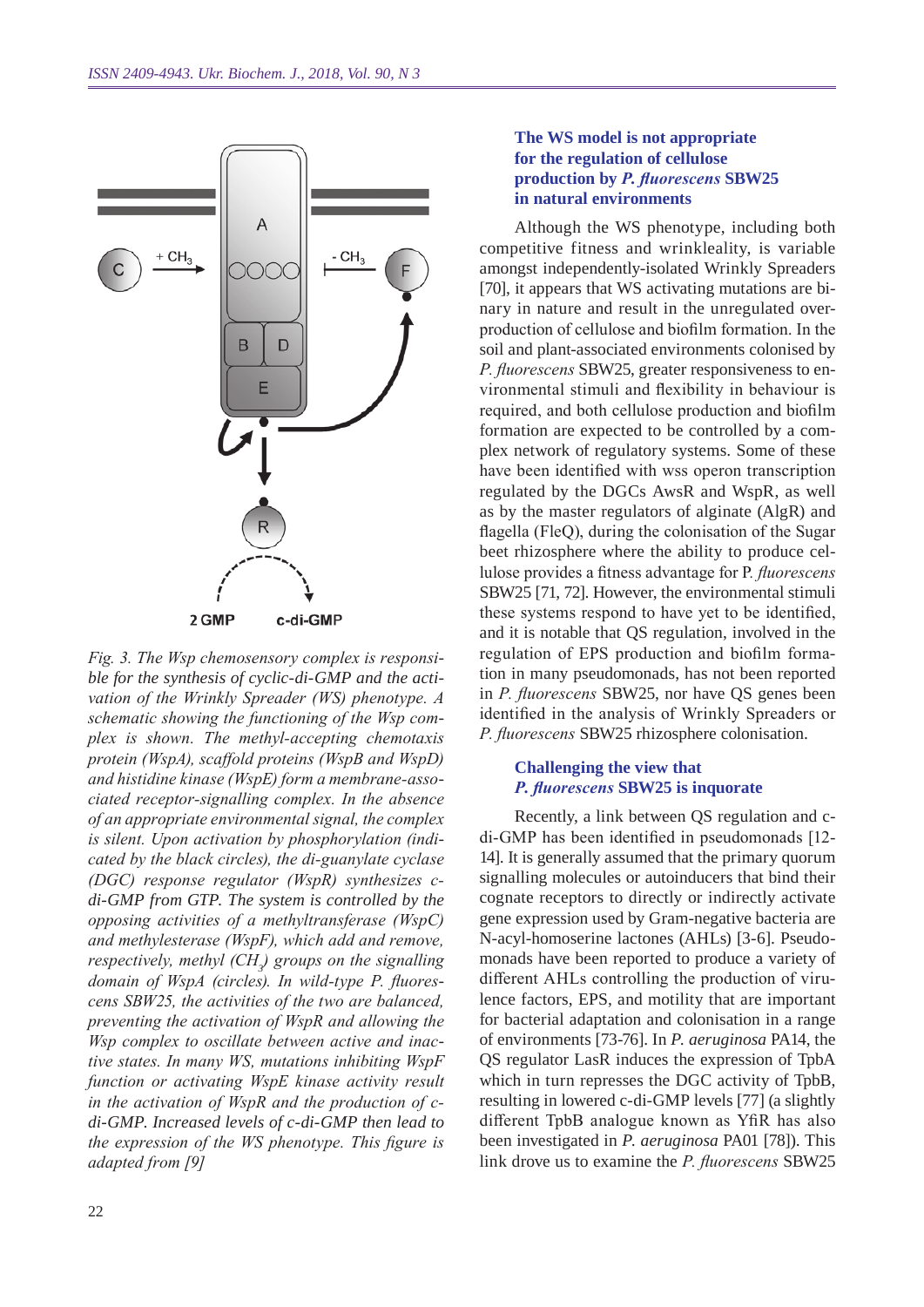genome for QS components which might also be linked to c-di-GMP homeostasis and therefore to cellulose synthesis and biofilm–formation (this analysis will be published elsewhere).

We have identified a potential AHL synthase homologue (PFLU0008), as well as homologues of LasR (PFLU1386) and TpbA (PFLU0050) in *P. fluorescens* SBW25, and hypothesize that they may form a QS regulatory pathway acting through WspR or other DGCs to repress cellulose production (Fig. 4). First, the presence of a HdtS-like AHL synthase homologue [73] suggests that *P. fluorescens* SBW25 might produce AHLs under the right conditions, and in preliminary experiments, we have detected at least two different AHL molecules in culture extracts using a standard AHL bio-reporter assay [79, 80]. Secondly, although *P. fluorescens* SBW25 was not originally annotated as having a LasR homologue [19], PFLU1386 is a putative regulator belonging to the same LuxR family of transcriptional regulators. Despite a poor level of homology (32% ID, amino-acid level sequence identity), it has been possible to model the 3D structure of PFLU1386 using a LasR–AHL co-crystal template and dock several AHLs including DHL (N-dodeconyl-L-homoserine lactone, C12-HSL) and 3-O-DHL (N-(3 oxo-dodecanoyl)-L-homoserine lactone, 3-O-C12- HSL) (Fig. 5). This suggests that PFLU1386 might bind AHLs and induce the transcription of as-yet unidentified QS-dependent genes. Finally, the 3D structure of PFLU0050 can also be modelled using a TpbA crystal template [81], suggesting that these two proteins share a high degree of structural similarity,

and that PFLU0050 may also show AHL-dependent tyrosine phosphatase activity and regulate a cognate TpbB-like DGC. Using the *P. aeruginosa* PA14 TpbB amino-acid sequence, we identified a possible TpbB homologue, PFLU5210 (62% ID), which had previously been identified as AwsR which regulates wss operon transcription [65, 72]. PFLU0050 may also regulate the activity of AwsR as well as more distantly-related DGCs (e.g. WspR which shares 35% ID with TpbB) to control c-di-GMP levels.

Our analysis of the *P. fluorescens* SBW25 genome has identified several other proteins that might play a role in QS regulation including some associated with alpha-hydroxy ketones (AHKs) which we have detected *P. fluorescens* SBW25 culture extracts using the Janthinobacterium sp. bio-reporter assay [82]. We have identified two potential AHK synthases (PFLU5220 and PFLU5614) and an AHK sensory protein (PFLU1736) in the *P. fluorescens* SBW25 genome, but have not identified a potential AHKdependent regulator. This suggests that the potential *P. fluorescens* SBW25 AHK pathway is more similar to the Vibrio pathway which also lacks a regulator, than for example, the Legionella pathway which includes one [83].

#### **Linking individual behaviour with community action**

Although biofilm-formation can result from mutation and the clonal expansion of adaptive mutant lineages, or through QS regulation, there are benefits in linking individual (intracellular) regulatory networks with community-based decision and

| <b>AHL Synthase</b><br>(HdtS family) | QS Transcriptional<br>Regulator<br>(LuxR family) |                 |                   | <b>DGC Regulator</b><br>(TpbA-like)<br>protein) |  | AwsR<br>(TpbB-like)<br>protein) |
|--------------------------------------|--------------------------------------------------|-----------------|-------------------|-------------------------------------------------|--|---------------------------------|
| <b>PFLU0008</b>                      | AHL                                              | <b>PFLU1386</b> | $\longrightarrow$ | $PFLU0050$ $\longrightarrow$                    |  | <b>PFLU5210</b>                 |

*Fig. 4. P. fluorescens SBW25 may utilise QS to regulate cellulose production. A bioinformatics analyses of P. fluorescens SBW25 proteins has identified potential homologues which may act together to produce a QS regulatory pathway that might reduce the activity of the Wss cellulose synthase by modulating c-di-GMP levels. The homologue of HdtS (PFLU0008) is predicted to synthesize AHLs which then bind to the LasR homologue (PFLU1386) in a QS manner. Bound PFLU1386 is predicted to induce transcription of the PFLU0050 gene resulting in the expression of a DGC regulator homologous to TpbA. PFLU0050 may then regulate the activity of the TpbB homologue (AwsR, PFLU5210). PFLU0050 might also repress the activity of other DGCs, possibly even WspR, to reduce c-di-GMP levels and repress cellulose production*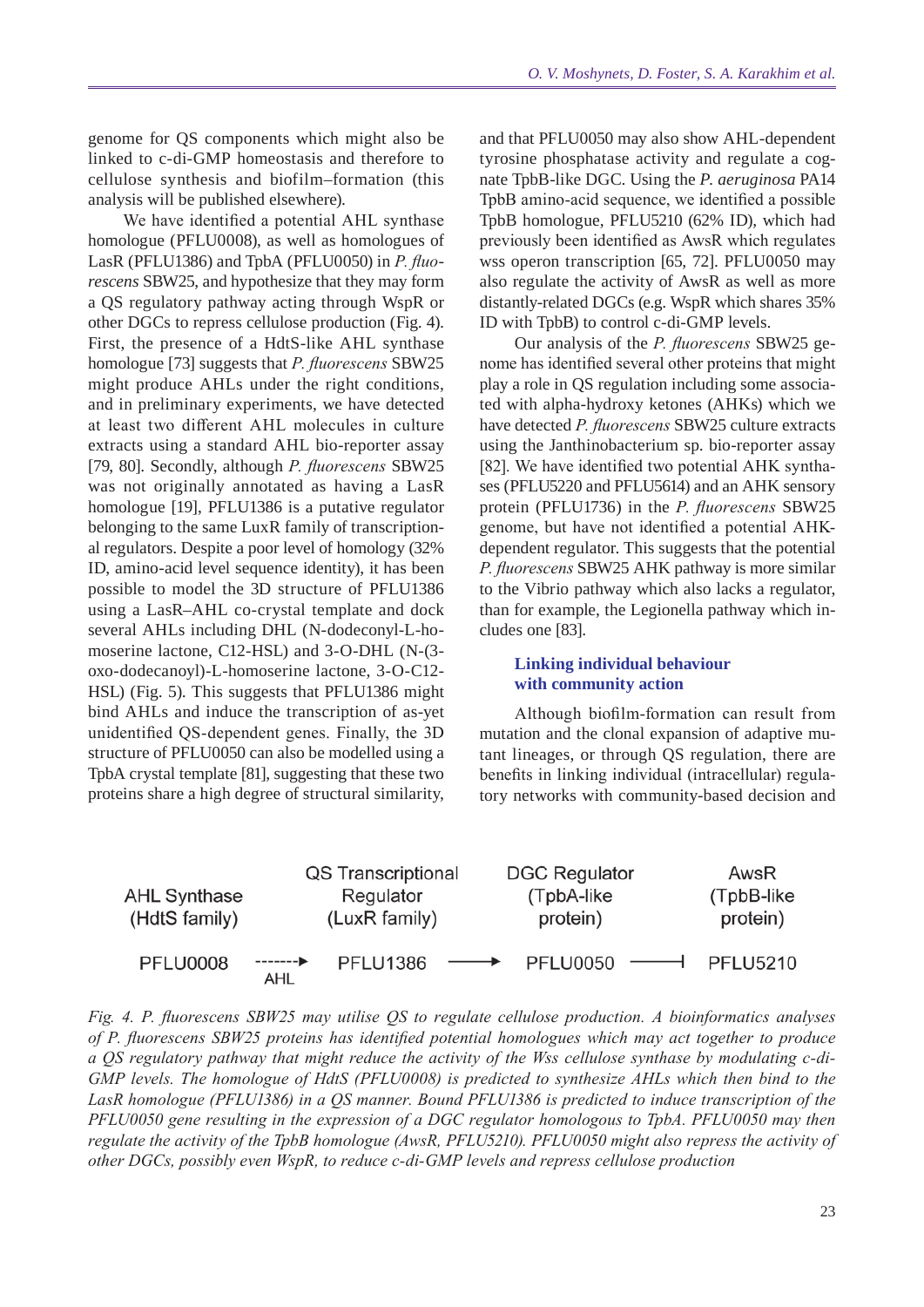

*Fig. 5. PFLU1386 can be modelled to show AHL binding. The 3D structure of the P. fluorescens SBW25 PFLU1386 LasR homologue can be modelled using as a template the structure determined for the P. aeruginosa LasR–3-O-DHL (N-(3-oxododecanoyl)-L-homoserine lactone) co-crystal (Molecular modeling database (MMDB) ID: 76777). Shown here is the superposition of the PFLU1386 homology model (blue) with the LasR (red) and 3-O-DHL (yellow) co-crystal showing the high degree of structural similarity between the two proteins and relative position of the ligand-binding site. Both 3-O-DHL and DHL (N-dodeconyl-L-homoserine lactone) can be docked into the corresponding active site in the PFLU1386 model, suggesting that either might be ligands for this protein*

enforcement (Table). Bacteria have multiple and interacting regulatory networks which allow the appropriate response to environmental factors. For example, in pseudomonads, Fe-repressible and anaerobically (low  $O_2$ )-induced small RNA (sRNA) repressors interact with QS regulation, whilst other sRNAs sequester RNA-binding proteins that regulate global translational repressors, including central elements controlling motility, biofilm-formation, QS regulation, the expression of virulence factors, and the utilisation of carbon sources, some of which are also regulated by c-di-GMP levels [4, 13, 84]. Although bacteria within a fairly uniform environment might be expected to show the same behaviour, micro-heterogeneity in local conditions, variation in cellular status and stochastic responses would lead to phenotypic heterogeneity within populations [85] and mean that not all individuals would be in an appropriate condition to invest in community effort or to benefit from the results of such endeavours. Indeed, if all individuals do not benefit, cooperation can breakdown leading to a public goods dilemma: in both *P. aeruginosa* PA01 and Wrinkly Spreader populations, the presence of cheaters reduces overall fitness, growth and biofilm formation [86, 87] (though not in all cases, e.g. [7]).

However, links between intracellular regulators such as c-di-GMP with community-based (intercellular) QS regulation provide a mechanism allowing individuals to opt-in and opt-out of cooperative activity. In particular, individual sensing and decision allows opting in to the early stages of biofilm formation when benefits might be expected in the future (i.e. providing a fitness benefit to that particular lineage), and opting out when biofilms mature or are damaged, when further benefits to cooperative activity are no longer likely. One example of the need for an opt-out might be found in Ancestor's inhibition, where the constant production of EPS and growth at the surface of a biofilm pushes earlier generations into the middle of the structure where conditions may no longer be adequate [88,89]. In *Escherichia coli* K12, an oxygen-sensing phosphodiesterase and associated diguanylate cyclase have been described [81], suggesting a mechanism allowing  $O_2$ -stressed individuals in biofilms to stop EPS production and de-repress mobility by altering c-di-GMP levels; in *P. aeruginosa* PA01, the anaerobic regulator Anr may also interact with QS regulation in response to altering  $O_2$  levels [91]. Finally, QS regulation may impose a direct cost under some conditions, as many environmental and clinical isolates of *P. aeruginosa* have been found to have defective QS regulatory systems [92].

#### **Concluding statement**

Our desire to understand the underlying molecular biology of the novel biofilm–forming Wrinkly Spreader, an adaptive mutant isolated from radiating populations of *P. fluorescens* SBW25 in static microcosms, uncovered a pathway linking mutations affecting c-di-GMP levels to the production of cellulose which forms the main matrix component of the biofilm. Although this analysis was aided by availability of the genome sequence, our current review of the coding potential of the genome suggests that *P. fluorescens* SBW25 may also have QS regulation capability. The interaction between intracellular regulatory networks involving key regulators such as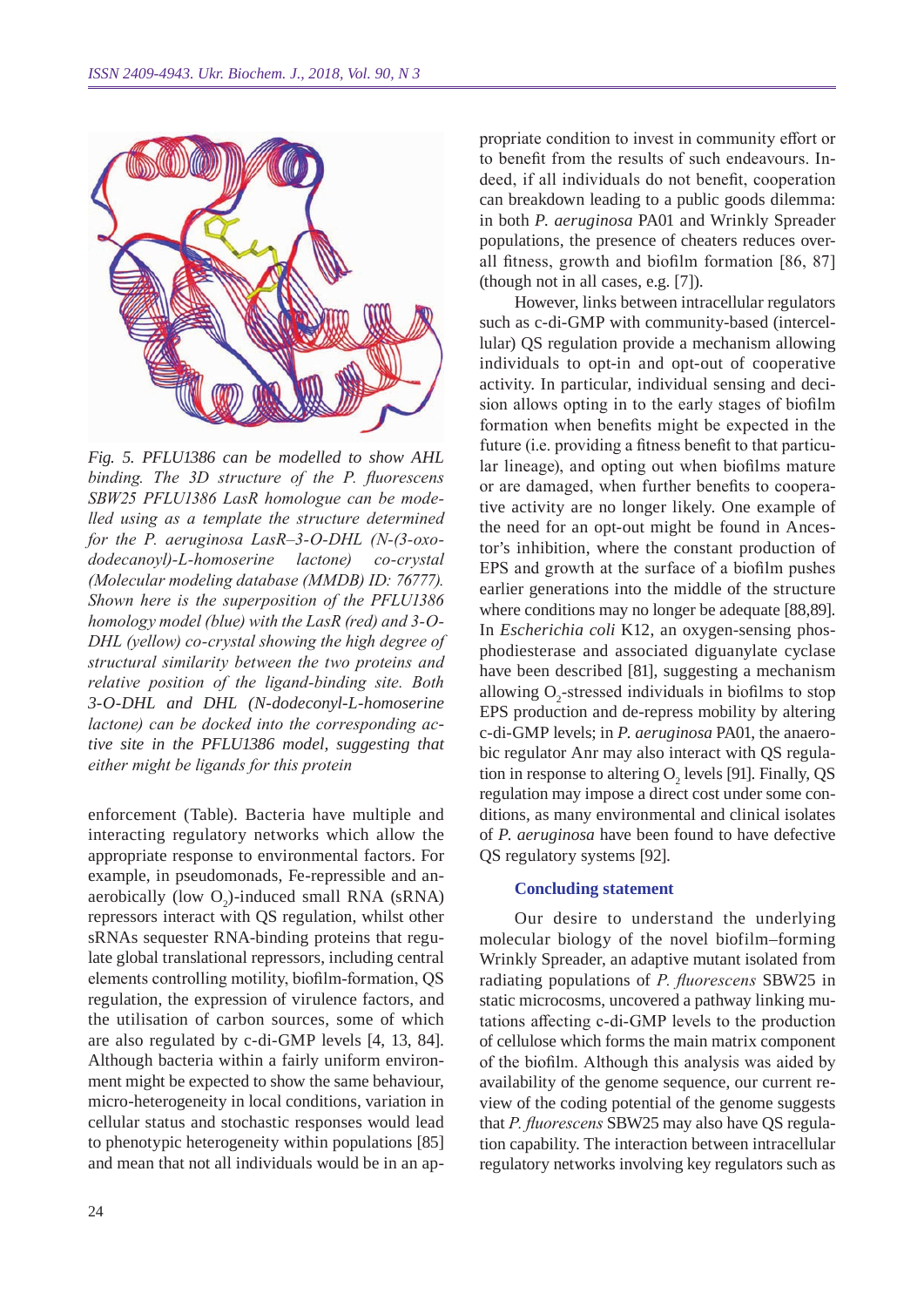| Ta ble. Benefits of linking individual regulatory networks with community-based decision and enforcement |  |  |
|----------------------------------------------------------------------------------------------------------|--|--|
| for the production of biofilms                                                                           |  |  |

| Individual sensing<br>and decision      | To integrate various environmental chemical and physical signals to confirm<br>that individual bacteria are in the appropriate circumstances and position for<br>attachment and biofilm formation. C-di-GMP homeostasis linked to other<br>networks to integrate oxygen sensing, metabolic status, energy reserves,<br>nutrient availability, etc.                                                                                                                                                                                                                                                                                                                                                     |
|-----------------------------------------|--------------------------------------------------------------------------------------------------------------------------------------------------------------------------------------------------------------------------------------------------------------------------------------------------------------------------------------------------------------------------------------------------------------------------------------------------------------------------------------------------------------------------------------------------------------------------------------------------------------------------------------------------------------------------------------------------------|
|                                         | Although individual bacteria can express biofilm matrix components, there is<br>no defence against competitors (cheaters) using these and avoiding the cost of<br>production.                                                                                                                                                                                                                                                                                                                                                                                                                                                                                                                          |
| Community decision<br>and control       | To implement the cooperative investment of all appropriately-positioned<br>bacteria in the formation of a biofilm for mutual benefit.                                                                                                                                                                                                                                                                                                                                                                                                                                                                                                                                                                  |
|                                         | As the initial expression of quorum signals within a population of bacterial<br>cells is stochastic, and if the population is also heterogeneous in terms of cell<br>position and status, there is the chance that QS will force some members to<br>cooperate when they might otherwise decide not to do so.                                                                                                                                                                                                                                                                                                                                                                                           |
| Individual and<br>Community interaction | Regulatory interactions allow for the fine-tuning of individual and community<br>decisions.                                                                                                                                                                                                                                                                                                                                                                                                                                                                                                                                                                                                            |
|                                         | Interactions allow individual bacteria to opt-in to community activity when they<br>are ready and can benefit from this investment. Poorly-positioned or stressed<br>bacteria can also opt-out from the inappropriate demands of the comfortable<br>majority during the initiation of biofilm formation and in developed structures<br>when individuals may no longer occupy optimal positions. Depending on the<br>relative strengths of the individual and community regulatory systems, the<br>interaction might also allow the adjustment of individual investment resulting<br>from altered conditions, new construction costs resulting from damage, and<br>prevent the development of cheaters. |

c-di-GMP with intracellular QS regulation provides additional benefits to both individual bacteria and communities during biofilm–formation. The acquisition of genome sequences is commonplace today and is often the starting point in investigating complex bacterial regulatory networks and behaviours. However, retrospective inspection of genomes can reveal additional elements which were not considered earlier, adding to our understanding of how bacteria interact with their environment and with each other.

The new challenge in understanding biofilm– formation by *P. fluorescens* SBW25 and related pseudomonads is to determine the relative importance of environmental signals, QS regulation and mutation in the colonisation of new environments and adaptation over evolutionarily-relevant time scales. A better

understanding of this will be of particular relevance to medical microbiology, where bacteria are able to colonise tissues in chronic infections by overcoming the immune system and avoiding antibiotics through biofilm–formation and mutation.

*Acknowledgments.* This work was supported by Abertay University; A.J. Spiers is also member of the Scottish Alliance for Geoscience Environment and Society (SAGES). O.V. Moshynets was also supported by NATO SPS 984834. We cordially thank the Directors of the Institute of Molecular Biology and Genetics of NAS of Ukraine and the Zabolotny Institute of Microbiology and Virology of NAS of Ukraine for their assistance in the preparation of this review and their support of on-going collaborative research with Abertay University.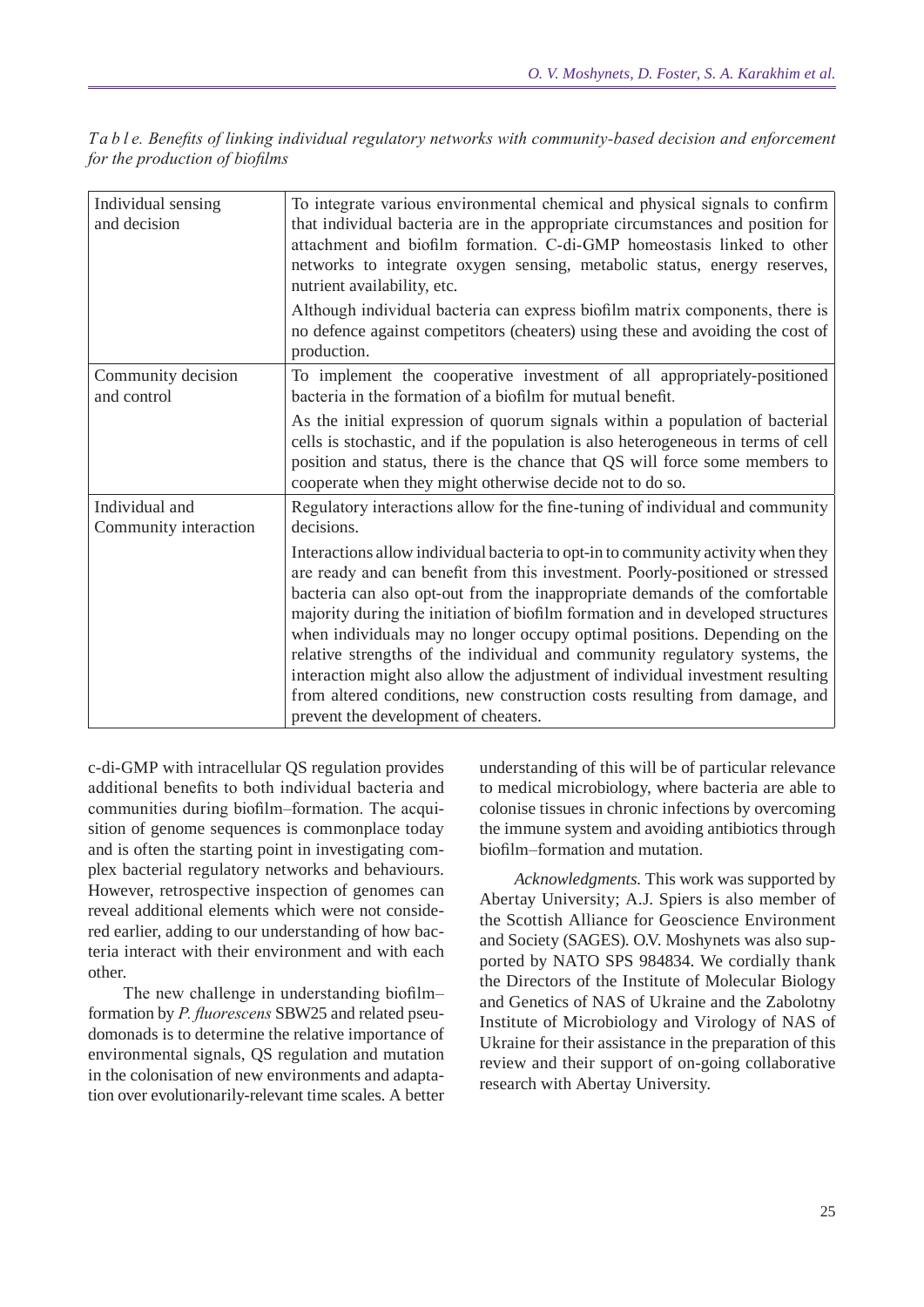## **Аналіз c-di-GMP і можливого почуття кворуму в** *Pseudomonas fluorescens* **SBW25: зв'язок між внутрішньо- і міжклітинною регуляцією сприяє кооперативній поведінці в угрупованні і формуванню біоплівки**

*О. В. Мошинець<sup>1</sup> , Д. Фостер<sup>2</sup> , С. О. Карахім<sup>3</sup> , К. МакЛохлін<sup>4</sup> , С. П. Рогальський<sup>5</sup> , С. Ю. Римар<sup>1</sup> , Г. П. Волинець<sup>1</sup> , Е. Д. Спайрс<sup>4</sup>*

1 Інститут молекулярної біології і генетики НАН України, Київ; e-mail: moshynets@gmail.com; e-mail: galina.volinetc@gmail.com 2 Оксфордcький університет, Госпіталь ім. Джона Редкліфа, Велика Британія; e-mail: dona.foster@ndm.ox.ac.uk; 3 Інститут біохімії ім. О. В. Палладіна, НАН України, Київ; e-mail: laserlab@biochem.kiev.ua; 4 Школа науки, інжинірингу і технологій, Абертейський університет, Велика Британія; e-mail: mclaughlinkimberley@gmail.com;  $\mathbb{E}_{e}$ -mail: a.spiers@abertay.ac.uk: 5 Інститут біоорганічної хімії і нафтохімії НАН України, Київ; e-mail: sergey.rogalsky@gmail.com

Успішність бактеріальної колонізації складних еконіш вимагає індивідуальної відповіді на зміни умов на мікрорівні так само як і кооперацію на рівні угруповання для продукції таких великомасштабних структур як біоплівки. Координація індивідуальних відповідей відповідей угруповання може бути досягнута шляхом зв'язування внутрішньоклітинних сенсорних і регуляторних систем, опосередкованих біс-(3′,5′)-циклічним димерним гуанозинмонофосфатом (c-di-GMP) та іншими сполуками індивідуумів із міжклітинною регуляцією – почуттям кворуму (ПК), що контролює популяцію. Накопичується все більше доказів того, що формування біоплівки багатьма псевдомонадами регулюється як внутрішньоклітинними, так і міжклітинними регуляторними системами, хоча в разі модельної *Pseudomonas fluorescens*  SBW25 Wrinkly Spreader, у котрій мутації, що підвищують рівні c-di-GMP, призводять до створення міцної целюлозної біоплівки на кордоні розділу фаз повітря–рідина, не було виявлено

ніякого свідоцтва залучення кворумзалежної регуляції. Проте наш недавній огляд геному *P. fluorescens* SBW25 виявив потенційний ПК-залежний регуляторний шлях та інші ПКзалежні гени, пов'язані з гомеостазом c-di-GMP, а молекули ПК-сигналінгу було ідентифіковано в культурі. Ці дані свідчать про можливий зв'язок між c-di-GMP-регуляцією і ПК у *P. fluorescens* SBW25, що дозволяє проводити більш складний і гнучкий контроль продукції целюлози і утворення біоплівки за колонізації ґрунтів і еконіш, асоційованих з рослинами, – природними середовищами існування *P . fluorescens* SBW25.

Ключові слова: циклічний димерний гуанозинмонофосфат (c-di-GMP), ацилгомосеринлактон (AHL), бактеріальна целюлоза, біоплівки, *Pseudomonas*, почуття кворуму.

**Анализ c-di-GMP и возможного чувства кворума у** *Pseudomonas fluorescens* **SBW25: связь между внутри- и межклеточной регуляцией способствует кооперативному поведению в сообществе и формированию биоплёнки**

*Е. В. Мошинец<sup>1</sup>, Д. Фостер<sup>2</sup>, С. А. Карахим<sup>3</sup>, К. МакЛохлин<sup>4</sup> , С. П. Рогальский<sup>5</sup> , С. Е. Рымарь<sup>1</sup> , Г. П. Волынец<sup>1</sup> , Э. Д. Спайрс<sup>4</sup>*

1 Институт молекулярной биологии и генетики НАН Украины, Киев; e-mail: moshynets@gmail.com; e-mail: galina.volinetc@gmail.com 2 Оксфордский университет, Госпиталь им. Джона Редклифа, Великобритания; e-mail: dona.foster@ndm.ox.ac.uk; 3 Институт биохимии им. А. В. Палладина НАН Украины, Киев; e-mail: laserlab@biochem.kiev.ua; 4 Школа науки, инжиниринга и технологий, Абертейский университет, Великобритания; e-mail: mclaughlinkimberley@gmail.com;  $\mathbb{E}_e$ -mail: a.spiers@abertay.ac.uk; 5 Институт биоорганической химии и нефтехимии НАН Украины, Киев; e-mail: sergey.rogalsky@gmail.com

Успешность бактериальной колонизации сложных экониш требует индивидуального ответа на изменения условий на микроуровне рав-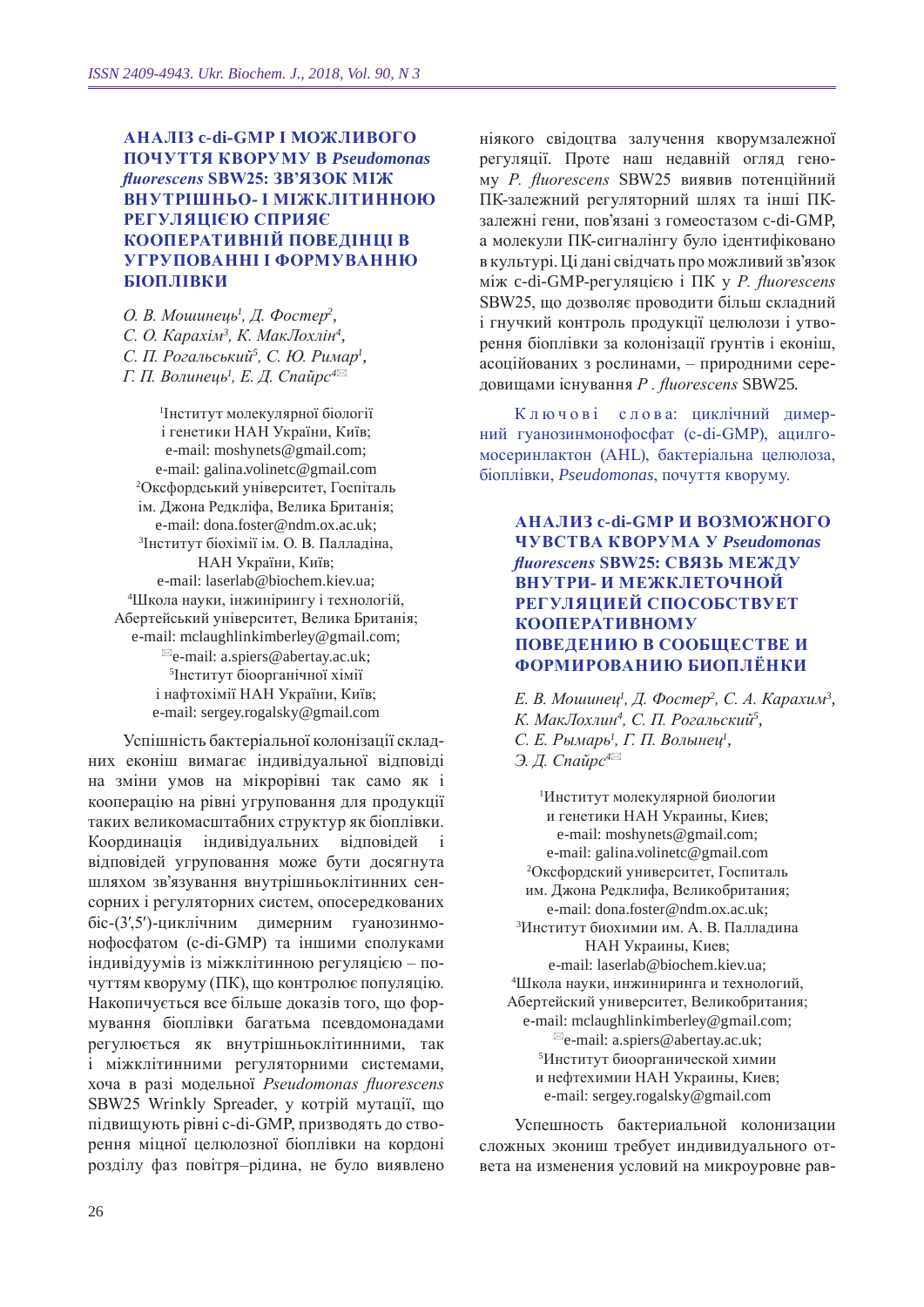но как и кооперацию на уровне сообщества для продукции таких крупномасштабных структур как биоплёнки. Координация индивидуальных ответов и ответов сообщества может быть достигнута путем связывания внутриклеточных сенсорных и регуляторных систем, опосредованных бис-(3′,5′)-циклическим димерным гуанозинмонофосфатом (c-di-GMP) и другими соединениями индивидуумов с межклеточной регуляцией – чувством кворума (ЧК), контролирующем популяцию. Накапливается всё больше доказательств того, что формирование биопленки многими псевдомонадами регулируется как внутриклеточными, так и межклеточными регуляторными системами, хотя в случае модельной *Pseudomonas fluorescens* SBW25 Wrinkly Spreader, у которой мутации, повышающие уровни c-di-GMP, приводят к созданию прочной целлюлозной биоплёнки на границе раздела фаз воздух–жидкость, не было обнаружено никакого свидетельства вовлечения кворумзависимой регуляции. Однако наш недавний обзор генома *P. fluorescens* SBW25 выявил потенциальный ЧК-зависимый регуляторный путь и другие ЧК-зависимые гены, связанные с гомеостазом c-di-GMP, а молекулы ЧК-сигналинга были идентифицированы в культуре. Эти данные свидетельствуют о возможной связи между c-di-GMP-регуляцией и ЧК у *P. fluorescens* SBW25, что позволяет проводить более сложный и гибкий контроль продукции целлюлозы и образования биопленки при колонизации почв и экониш, ассоциированных с растениями, – естественными средами обитания *P. fluorescens* SBW25.

К л ю ч е в ы е с л о в а: циклический димерный гуанозинмонофосфат (c-di-GMP) ацилгомосеринлактон (AHL), бактериальная целлюлоза, биоплёнки, *Pseudomonas*, чувство кворума.

## **References**

- 1. Nadell CD, Xavier JB, Foster KR. The sociobiology of biofilms. *FEMS Microbiol Rev.*  2009; 33(1): 206-224.
- 2. Nadell CD, Drescher K, Foster KR. Spatial structure, cooperation and competition in biofilms. *Nat Rev Microbiol.* 2016; 14(9): 589- 600.
- 3. Galloway WR, Hodgkinson JT, Bowden SD, Welch M, Spring DR. Quorum sensing in Gram-

negative bacteria: small-molecule modulation of AHL and AI-2 quorum sensing pathways. *Chem Rev.* 2011; 111(1): 28-67.

- 4. Coggan KA, Wolfgang MC. Global regulatory pathways and cross-talk control *Pseudomonas aeruginosa* environmental lifestyle and virulence phenotype. *Curr Issues Mol Biol.*  2012; 14(2): 47-70.
- 5. Stacy AR, Diggle SP, Whiteley M. Rules of engagement: defining bacterial communication. *Curr Opin Microbiol.* 2012; 15(2): 155-161.
- 6. Garg N, Manchanda G, Kumar A. Bacterial quorum sensing: circuits and applications. *Antonie Van Leeuwenhoek.* 2014; 105(2): 289- 305.
- 7. Irie Y, Roberts AEL, Kragh KN, Gordon VD, Hutchison J, Allen RJ, Melaugh G, Bjarnsholt T, West SA, Diggle SP. The *Pseudomonas aeruginosa* PSL Polysaccharide Is a Social but Noncheatable Trait in Biofilms. *MBio.* 2017; 8(3). pii: e00374-17.
- 8. Moshynets OV, Spiers AJ. Viewing biofilms within the larger context of bacterial aggregations, in: Microbial biofilms – Importance and applications, Dhanasekaran D, Thajuddin N (Eds), InTech Publishers, Rijeka, Croatia, 2016.
- 9. Rainey PB, Travisano M. Adaptive radiation in a heterogeneous environment. *Nature.* 1998; 394(6688): 69-72.
- 10. Spiers AJ. A mechanistic explanation linking adaptive mutation, niche change, and fitness advantage for the wrinkly spreader. *Int J Evol Biol.* 2014; 2014: 675432.
- 11. Koza A, Kusmierska A, McLaughlin K, Moshynets O, Spiers AJ. Adaptive radiation of *Pseudomonas fluorescens* SBW25 in experimental microcosms provides an understanding of the evolutionary ecology and molecular biology of A-L interface biofilm formation. *FEMS Microbiol Lett.* 2017; 364(12).
- 12. Kirisits MJ, Parsek MR. Does *Pseudomonas aeruginosa* use intercellular signalling to build biofilm communities? *Cell Microbiol.* 2006; 8(12): 1841-1849.
- 13. Williams P, Cámara M. Quorum sensing and environmental adaptation in *Pseudomonas aeruginosa*: a tale of regulatory networks and multifunctional signal molecules. *Curr Opin Microbiol.* 2009; 12(2): 182-191.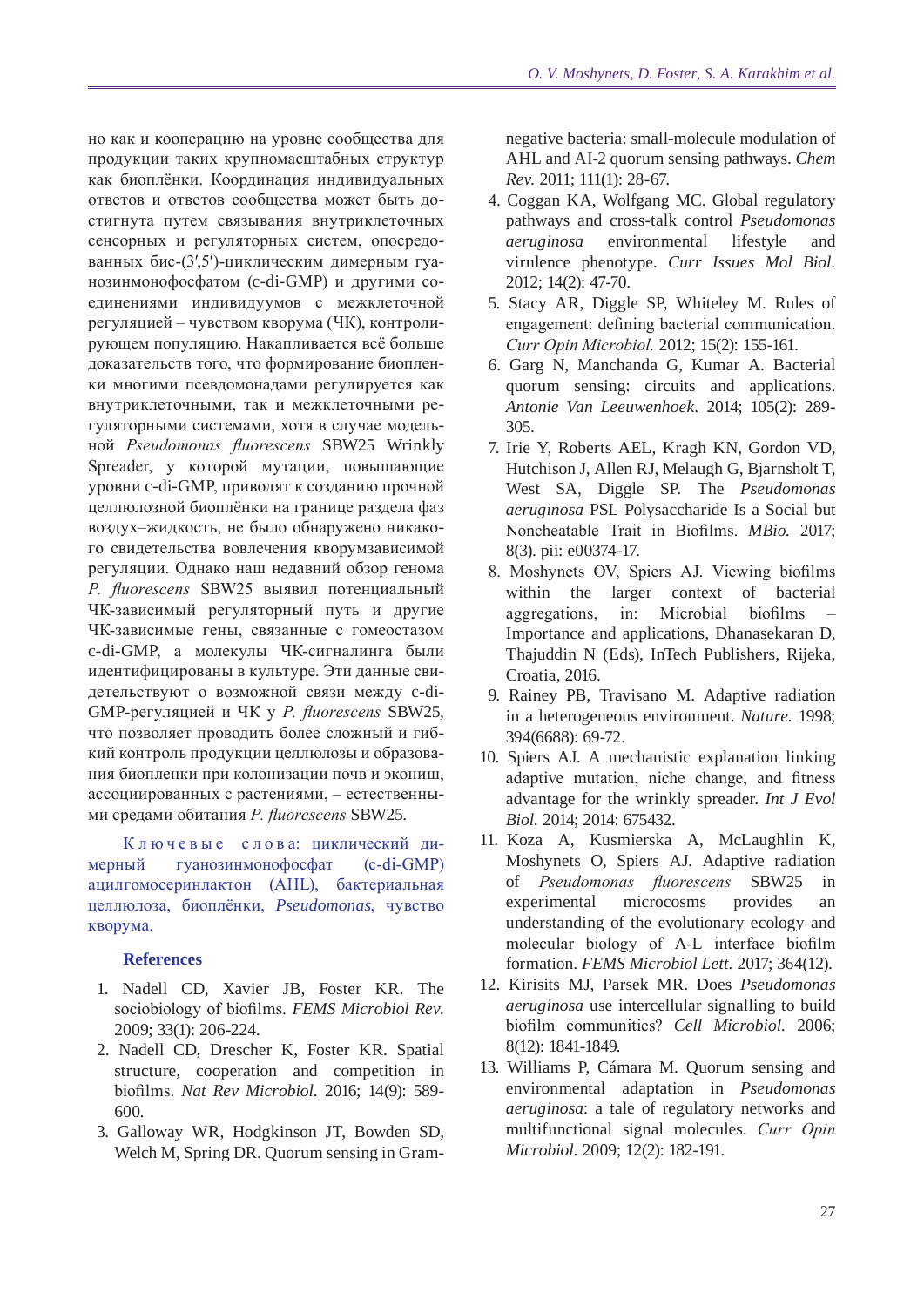- 14. Haussler S, Fuqua C. Biofilms 2012: new discoveries and significant wrinkles in a dynamic field. *J Bacteriol.* 2013; 195(13):2947- 2958.
- 15. Waters CM, Lu W, Rabinowitz JD, Bassler BL. Quorum sensing controls biofilm formation in Vibrio cholerae through modulation of cyclic di-GMP levels and repression of vpsT. *J Bacteriol.*  2008; 190(7): 2527-2536.
- 16. Schmid N, Suppiger A, Steiner E, Pessi G, Kaever V, Fazli M, Tolker-Nielsen T, Jenal U, Eberl L. High intracellular c-di-GMP levels antagonize quorum sensing and virulence gene expression in *Burkholderia cenocepacia* H111. *Microbiology.* 2017; 163(5): 754-764.
- 17. Rainey PB, Bailey MJ. Physical and genetic map of the *Pseudomonas fluorescens* SBW25 chromosome. *Mol Microbiol.* 1996; 19(3): 521- 533.
- 18. Spiers AJ, Field D, Bailey M, Rainey PB. Notes on designing a partial genomic database: The PfSBW25 Encyclopaedia, a sequence database for *Pseudomonas fluorescens* SBW25. *Microbiology.* 2001; 147(Pt 2): 247-249.
- 19. Silby MW, Cerdeño-Tárraga AM, Vernikos GS, Giddens SR, Jackson RW, Preston GM, Zhang XX, Moon CD, Gehrig SM, Godfrey SA, Knight CG, Malone JG, Robinson Z, Spiers AJ, Harris S, Challis GL, Yaxley AM, Harris D, Seeger K, Murphy L, Rutter S, Squares R, Quail MA, Saunders E, Mavromatis K, Brettin TS, Bentley SD, Hothersall J, Stephens E, Thomas CM, Parkhill J, Levy SB, Rainey PB, Thomson NR. Genomic and genetic analyses of diversity and plant interactions of *Pseudomonas fluorescens*. *Genome Biol.* 2009; 10(5): R51.
- 20. Spiers AJ. Bacterial evolution in simple microcosms, in: Microcosms: Ecology, Biological Implications and Environmental Impact, Microbiology Research Advances Series, C.H. Harris (Ed), Nova Publishers, Hauppauge, NY, USA, 2013.
- 21. Campilongo R, Fung RKY, Little RH, Grenga L, Trampari E, Pepe S, Chandra G, Stevenson CEM, Roncarati D, Malone JG. One ligand, two regulators and three binding sites: How KDPG controls primary carbon metabolism in Pseudomonas. *PLoS Genet.* 2017; 13(6): e1006839.
- 22. Grenga L, Chandra G, Saalbach G, Galmozzi CV, Kramer G, Malone JG. Analyzing the Complex

Regulatory Landscape of Hfq - an Integrative, Multi-Omics Approach. *Front Microbiol.* 2017; 8: 1784.

- 23. Buckling A, Craig Maclean R, Brockhurst MA, Colegrave N. The Beagle in a bottle. *Nature.*  2009; 457(7231): 824-829.
- 24. Lenski RE. Evolution in action: a 50,000-generation salute to Charles Darwin. *Microbe.* 2011; 6(1): 30-33.
- 25. Kawecki TJ, Lenski RE, Ebert D, Hollis B, Olivieri I, Whitlock MC. Experimental evolution. *Trends Ecol Evol.* 2012; 27(10): 547-560.
- 26. Mann EE, Wozniak DJ. *Pseudomonas* biofilm matrix composition and niche biology. *FEMS Microbiol Rev.* 2012; 36(4): 893-916.
- 27. Häussler S. Multicellular signalling and growth of *Pseudomonas aeruginosa*. *Int J Med Microbiol.*  2010; 300(8): 544-548.
- 28. Wolcott R, Costerton JW, Raoult D, Cutler SJ. The polymicrobial nature of biofilm infection. *Clin Microbiol Infect.* 2013; 19(2): 107-112.
- 29. Spiers AJ, Arnold DL, Moon CD, Timms-Wilson TM. A survey of A-L biofilm formation and cellulose expression amongst soil and plantassociated *Pseudomonas* isolates, in: Bailey MJ, Lilley AK, Timms-Wilson TM, editors. Microbial ecology of aerial plant surfaces. CABI: 121-131.
- 30. Ude S, Arnold DL, Moon CD, Timms-Wilson T, Spiers AJ. Biofilm formation and cellulose expression among diverse environmental Pseudomonas isolates. *Environ Microbiol.* 2006; 8(11): 1997-2011.
- 31. Robertson M, Hapca SM, Moshynets O, Spiers AJ. Air-liquid interface biofilm formation by psychrotrophic pseudomonads recovered from spoilt meat. *Antonie Van Leeuwenhoek.*  2013; 103(1): 251-259.
- 32. Spiers AJ, Deeni YY, Folorunso AO, Koza A, Moshynets O, Zawadzki K. Cellulose expression in *Pseudomonas fluorescens* SBW25 and other environmental pseudomonads. In: Van De Ven TGM, Godbout L, editors. Cellulose - Medical, Pharmaceutical and Electronic Applications, 2013. InTech Publishers: 1-26.
- 33. King EO, Ward MK, Raney DE. Two simple media for the demonstration of pyocyanin and fluorescin. *J Lab Clin Med.* 1954; 44(2): 301-307.
- 34. Spiers AJ, Kahn SG, Bohannon J, Travisano M, Rainey PB. Adaptive divergence in experimental populations of *Pseudomonas fluorescens*.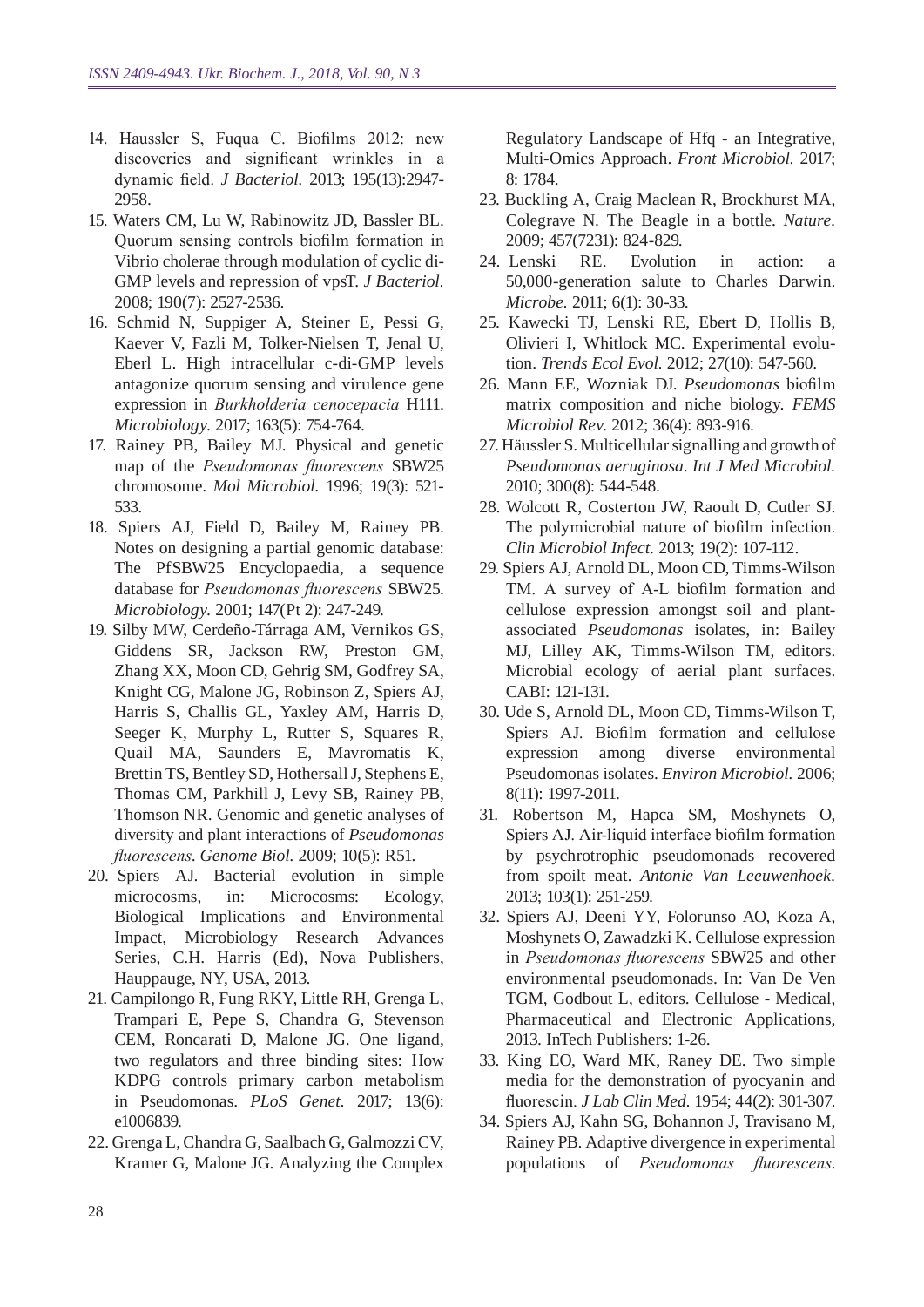I. Genetic and phenotypic bases of wrinkly spreader fitness. *Genetics.* 2002; 161(1): 33-46.

- 35. Green JH, Koza A, Moshynets O, Pajor R, Ritchie MR, Spiers AJ. Evolution in a test tube: rise of the Wrinkly Spreaders. *J Biol Educ.*  2011;45(1): 54-59.
- 36. Spiers AJ. Wrinkly-Spreader fitness in the two-dimensional agar plate microcosm: maladaptation, compensation and ecological success. *PLoS One.* 2007; 2(8): e740.
- 37. Koza A, Moshynets O, Otten W, Spiers AJ. Environmental modification and niche construction: developing  $O_2$  gradients drive the evolution of the Wrinkly Spreader. *ISME J.* 2011; 5(4): 665-673.
- 38. Kuśmierska A, Spiers AJ. New Insights into the Effects of Several Environmental Parameters on the Relative Fitness of a Numerically Dominant Class of Evolved Niche Specialist. *Int J Evol Biol.* 2016; 2016: 4846565.
- 39. Day RL, Laland KN, Odling-Smee FJ. Rethinking adaptation: the niche-construction perspective. *Perspect Biol Med.* 2003; 46(1): 80-95.
- 40. Huang WE, Ude S, Spiers AJ. *Pseudomonas fluorescens* SBW25 biofilm and planktonic cells have differentiable Raman spectral profiles. *Microb Ecol.* 2007; 53(3): 471-474.
- 41. Van Valen L. A new evolutionary law. *Evolution Theory.* 1973; 1: 1-30.
- 42. Morris JJ, Lenski RE, Zinser ER. The Black Queen Hypothesis: evolution of dependencies through adaptive gene loss. *MBio.* 2012; 3(2). pii: e00036-12.
- 43. Parsek MR, Greenberg EP. Sociomicrobiology: the connections between quorum sensing and biofilms. *Trends Microbiol.* 2005; 13(1): 27-33.
- 44. West SA, Griffin AS, Gardner A, Diggle SP. Social evolution theory for microorganisms. *Nat Rev Microbiol.* 2006; 4(8): 597-607.
- 45. Gehrig SM. Adaptation of Pseudomonas fluorescens SBW25 to the air-liquid interface: a study in evolutionary genetics. DPhil thesis, University of Oxford, Oxford, UK, 2005.
- 46. Römling U. Molecular biology of cellulose production in bacteria. *Res Microbiol.* 2002; 153(4): 205-212.
- 47. Saxena IM, Brown RM Jr. Cellulose biosynthesis: current views and evolving concepts. *Ann Bot.*  2005; 96(1): 9-21.
- 48. Römling U, Galperin MY. Bacterial cellulose biosynthesis: diversity of operons, subunits,

products, and functions. *Trends Microbiol.* 2015; 23(9): 545-557.

- 49. Spiers AJ, Bohannon J, Gehrig SM, Rainey PB. Biofilm formation at the air-liquid interface by the *Pseudomonas fluorescens* SBW25 wrinkly spreader requires an acetylated form of cellulose. *Mol Microbiol.* 2003; 50(1): 15-27.
- 50. Franklin MJ, Douthit SA, McClure MA. Evidence that the algI/algJ gene cassette, required for O acetylation of *Pseudomonas aeruginosa* alginate, evolved by lateral gene transfer. *J Bacteriol.* 2004; 186(14): 4759-4773.
- 51. Arrebola E, Carrión VJ, Gutiérrez-Barranquero JA, Pérez-García A, Rodríguez-Palenzuela P, Cazorla FM, de Vicente A. Cellulose production in *Pseudomonas syringae* pv. syringae: a compromise between epiphytic and pathogenic lifestyles. *FEMS Microbiol Ecol.* 2015; 91(7). pii: fiv071.
- 52. McLaughlin K, Folorunso AO, Deeni YY, Foster D, Gorbatiuk O, Hapca SM, Immoor C, Koza A, Mohammed IU, Moshynets O, Rogalsky S, Zawadzki K, Spiers AJ. Biofilm formation and cellulose expression by *Bordetella avium* 197N, the causative agent of bordetellosis in birds and an opportunistic respiratory pathogen in humans. *Res Microbiol.* 2017; 168(5): 419-430.
- 53. Moshynets OV, Koza A, Dello Sterpaio P, Kordium VA, Spiers AJ. Up-dating the Cholodny method using PET films to sample microbial communities in soil. *Biopolym Cell.* 2011; 27(3): 199-205.
- 54. Spiers AJ, Rainey PB. The *Pseudomonas fluorescens* SBW25 wrinkly spreader biofilm requires attachment factor, cellulose fibre and LPS interactions to maintain strength and integrity. *Microbiology.* 2005; 151(Pt 9): 2829- 2839.
- 55. Goymer P, Kahn SG, Malone JG, Gehrig SM, Spiers AJ, Rainey PB. Adaptive divergence in experimental populations of *Pseudomonas fluorescens*. II. Role of the GGDEF regulator WspR in evolution and development of the wrinkly spreader phenotype. *Genetics.* 2006; 173(2): 515-526.
- 56. Bantinaki E, Kassen R, Knight CG, Robinson Z, Spiers AJ, Rainey PB. Adaptive divergence in experimental populations of *Pseudomonas fluorescens*. III. Mutational origins of wrinkly spreader diversity. *Genetics.* 2007; 176(1): 441- 453.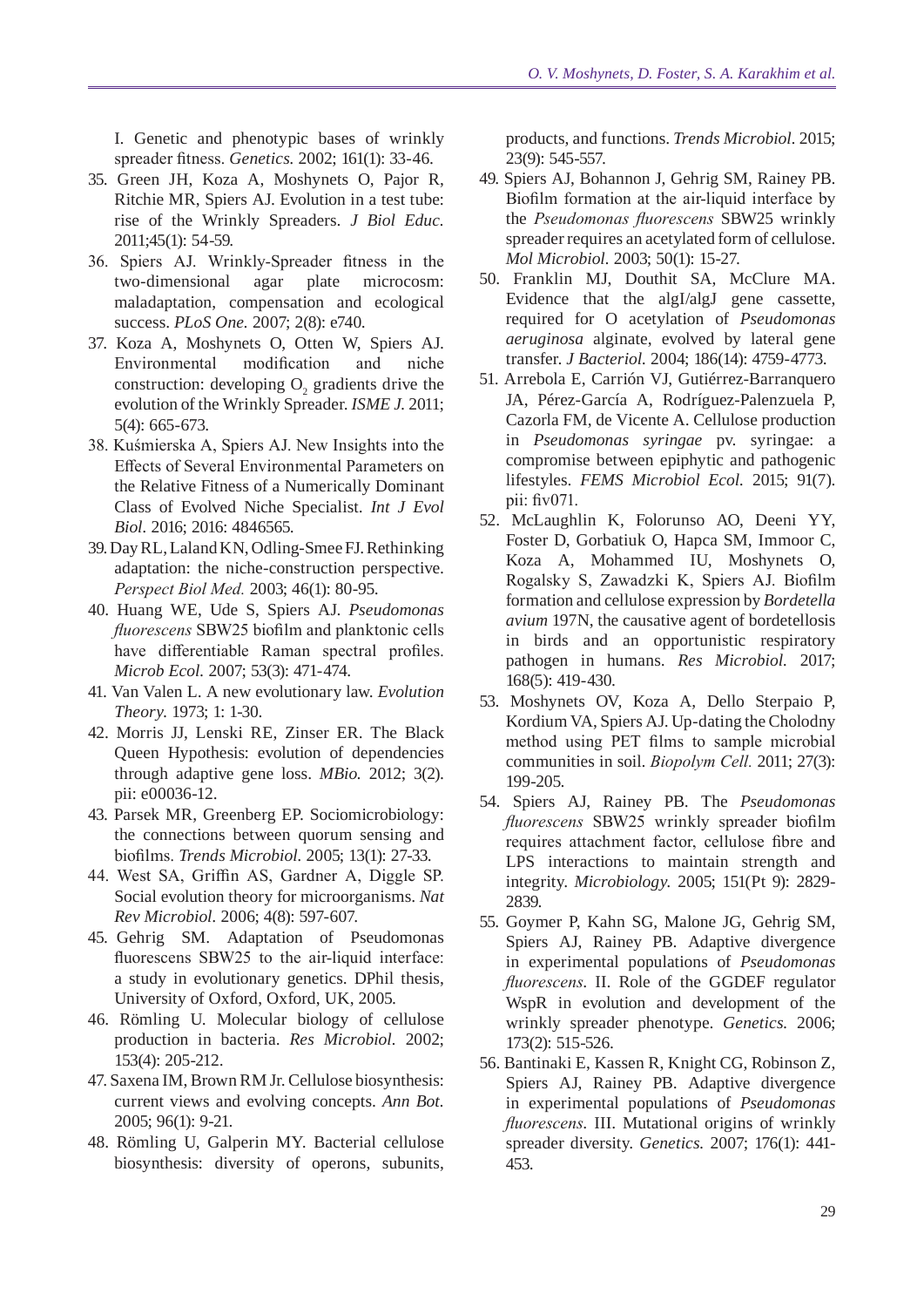- 57. Malone JG, Williams R, Christen M, Jenal U, Spiers AJ, Rainey PB. The structure-function relationship of WspR, a *Pseudomonas fluorescens* response regulator with a GGDEF output domain. *Microbiology.* 2007; 153(Pt 4): 980-994.
- 58. Ross P, Weinhouse H, Aloni Y, Michaeli D, Weinberger-Ohana P, Mayer R, Braun S, de Vroom E, van der Marel GA, van Boom JH, Benziman M. Regulation of cellulose synthesis in *Acetobacter xylinum* by cyclic diguanylic acid. *Nature.* 1987; 325(6101): 279-281.
- 59. Römling U, Gomelsky M, Galperin MY. C-di-GMP: the dawning of a novel bacterial signalling system. *Mol Microbiol.* 2005; 57(3): 629-639.
- 60. Jenal U, Malone J. Mechanisms of cyclic-di-GMP signaling in bacteria. *Annu Rev Genet.*  2006; 40: 385-407.
- 61. Hengge R. Principles of c-di-GMP signalling in bacteria. *Nat Rev Microbiol.* 2009; 7(4): 263-273.
- 62. Lin Chua S, Liu Y, Li Y, Jun Ting H, Kohli GS, Cai Z, Suwanchaikasem P, Kau Kit Goh K, Pin Ng S, Tolker-Nielsen T, Yang L, Givskov M. Reduced intracellular c-di-GMP content increases expression of quorum sensingregulated genes in *Pseudomonas aeruginosa*. *Front Cell Infect Microbiol.* 2017; 7: 451.
- 63. Moscoso JA, Jaeger T, Valentini M, Hui K, Jenal U, Filloux A. The diguanylate cyclase SadC is a central player in Gac/Rsm-mediated biofilm formation in *Pseudomonas aeruginosa*. *J Bacteriol.* 2014; 196(23): 4081-4088.
- 64. Cheng X, de Bruijn I, van der Voort M, Loper JE, Raaijmakers JM. The Gac regulon of *Pseudomonas fluorescens* SBW25. *Environ Microbiol Rep.* 2013; 5(4): 608-619.
- 65. McDonald MJ, Gehrig SM, Meintjes PL, Zhang XX, Rainey PB. Adaptive divergence in experimental populations of *Pseudomonas fluorescens.* IV. Genetic constraints guide evolutionary trajectories in a parallel adaptive radiation. *Genetics.* 2009; 183(3): 1041-1053.
- 66. McDonald MJ, Cooper TF, Beaumont HJ, Rainey PB. The distribution of fitness effects of new beneficial mutations in *Pseudomonas fluorescens*. *Biol Lett.* 2011; 7(1): 98-100.
- 67. Koza A, Hallett PD, Moon CD, Spiers AJ. Characterization of a novel air-liquid interface biofilm of *Pseudomonas fluorescens* SBW25. *Microbiology.* 2009; 155(Pt 5): 1397-1406.
- 68. Lind PA, Farr AD, Rainey PB. Experimental evolution reveals hidden diversity in evolutionary pathways. *eLife.* 2015; 4: e07074.
- 69. Hottes AK, Freddolino PL, Khare A, Donnell ZN, Liu JC, Tavazoie S. Bacterial adaptation through loss of function. *PLoS Genet.* 2013; 9(7): e1003617.
- 70. Udall YC, Deeni Y, Hapca SM, Raikes D, Spiers AJ. The evolution of biofilm-forming Wrinkly Spreaders in static microcosms and drip-fed columns selects for subtle differences in wrinkleality and fitness. *FEMS Microbiol Ecol.*  2015; 91(6). pii: fiv057.
- 71. Gal M, Preston GM, Massey RC, Spiers AJ, Rainey PB. Genes encoding a cellulosic polymer contribute toward the ecological success of *Pseudomonas fluorescens* SBW25 on plant surfaces. *Mol Ecol.* 2003; 12(11): 3109-3121.
- 72. Giddens SR, Jackson RW, Moon CD, Jacobs MA, Zhang XX, Gehrig SM, Rainey PB. Mutational activation of niche-specific genes provides insight into regulatory networks and bacterial function in a complex environment. *Proc Natl Acad Sci USA.* 2007; 104(46): 18247-18252.
- 73. Laue BE, Jiang Y, Chhabra SR, Jacob S, Stewart GS, Hardman A, Downie JA, O'Gara F, Williams P. The biocontrol strain *Pseudomonas fluorescens* F113 produces the Rhizobium small bacteriocin, N-(3-hydroxy-7-cis-tetradecenoyl) homoserine lactone, via HdtS, a putative novel N-acylhomoserine lactone synthase. *Microbiology.* 2000; 146(Pt 10): 2469-2480.
- 74. Elasri M, Delorme S, Lemanceau P, Stewart G, Laue B, Glickmann E, Oger PM, Dessaux Y. Acyl-homoserine lactone production is more common among plant-associated *Pseudomonas*  spp. than among soilborne *Pseudomonas* spp. *Appl Environ Microbiol.* 2001; 67(3): 1198-1209.
- 75. Bassler BL, Losick R. Bacterially speaking. *Cell.*  2006; 125(2): 237-246.
- 76. Wagner VE, Iglewski BH. P. aeruginosa Biofilms in CF Infection. *Clin Rev Allergy Immunol.*  2008; 35(3): 124-134.
- 77. Ueda A, Wood TK. Connecting quorum sensing, c-di-GMP, pel polysaccharide, and biofilm formation in *Pseudomonas aeruginosa* through tyrosine phosphatase TpbA (PA3885). *PLoS Pathog.* 2009; 5(6): e1000483.
- 78. Malone JG, Jaeger T, Spangler C, Ritz D, SpangA, Arrieumerlou C, Kaever V, Landmann R,